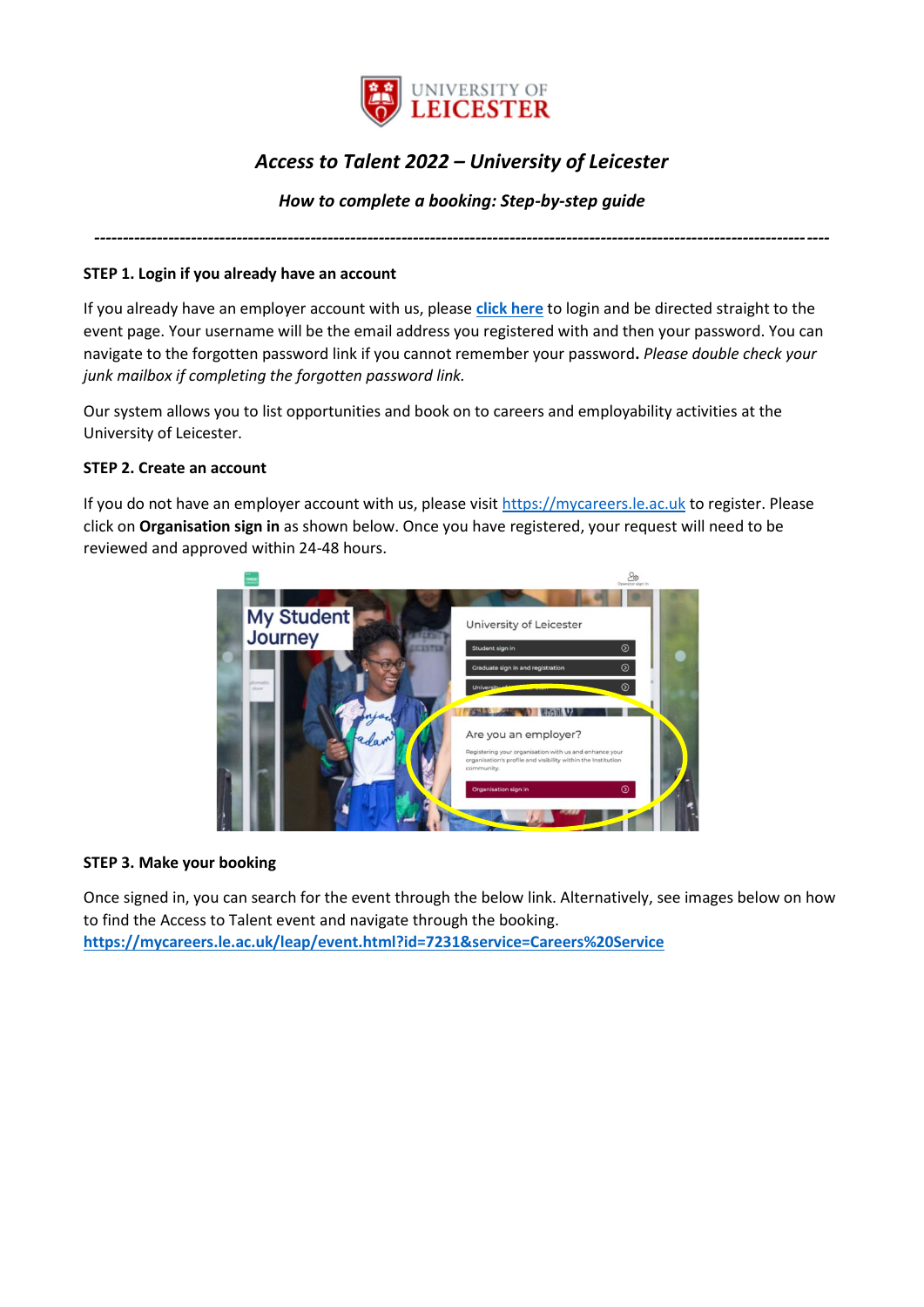i. Firstly, in the homepage click on **Search Events.**



ii. Scroll down to the **Access to Talent** event, University of Leicester and click to start your booking.

|                                                  | Preparation                                                      |                                | 2022                        | instructions on event)                         |  |  |
|--------------------------------------------------|------------------------------------------------------------------|--------------------------------|-----------------------------|------------------------------------------------|--|--|
| Date range:<br>By specific date<br>$\omega$      | Engineering Placements: Keep your ion<br>the prize               | Careers Fair session           | $07 - \text{bin} -$<br>2022 | Online webinar (see<br>instructions on event). |  |  |
| By relative date<br>May $\vee$ 2022 $\vee$<br>26 | How to break into the Tech Industry                              | Careers Fair session           | 07-Jun-<br>2022             | Online webinar (see<br>instructions on event)  |  |  |
| to                                               | Get Experience in Business and<br>Management                     | Careers Fair session           | 08-3un-<br>2022             | Online webinar (see<br>instructions on event)  |  |  |
| May $\vee$ 2023 $\vee$<br>26<br>v<br>盖           | Experience a Year in Industry                                    | Careers Fair session           | $08 - Jun -$<br>2022        | Online webinar (see<br>instructions on event)  |  |  |
| Type:<br>Select.<br>$\checkmark$                 | Careers in HR and Recruitment                                    | Careers Fair session           | 08-Jun-<br>2022             | Online webinar (see<br>instructions on event)  |  |  |
| Viewable by users:                               | Pause & Prep your Next Steps (PG<br>Study)                       | Careers Fair session           | 09-Jun-<br>2022             | Online webinar (see<br>instructions on event)  |  |  |
| Select.<br>$\check{ }$<br>Status:                | Get Experience with the European<br><b>COMMUNISTIRES MARINEY</b> | Careers Fair session           | $10 - Jun -$<br>2022        | Online webinar (see<br>instructions on event)  |  |  |
| Select<br>$\checkmark$                           | Access to Talent at the University of<br>Leicester               | Et ployer only Event           | $23-3u$ n-<br>2022          |                                                |  |  |
| Location type                                    | <b>HE Law Careers Advisors' Conferent</b>                        | <b>Employer Hosted Webinar</b> | $30-3$ un-                  |                                                |  |  |
| Select.                                          | 2022<br>Organisation BPP University                              | (Advertising only)             | 2022                        |                                                |  |  |
| Bookable by users:                               |                                                                  |                                |                             |                                                |  |  |
| v<br>Select one                                  | 25<br>100<br>50                                                  |                                |                             | ĸ                                              |  |  |

iii. Please take a read of the information and then scroll down to start the booking request process by clicking **next** at the bottom of the page.